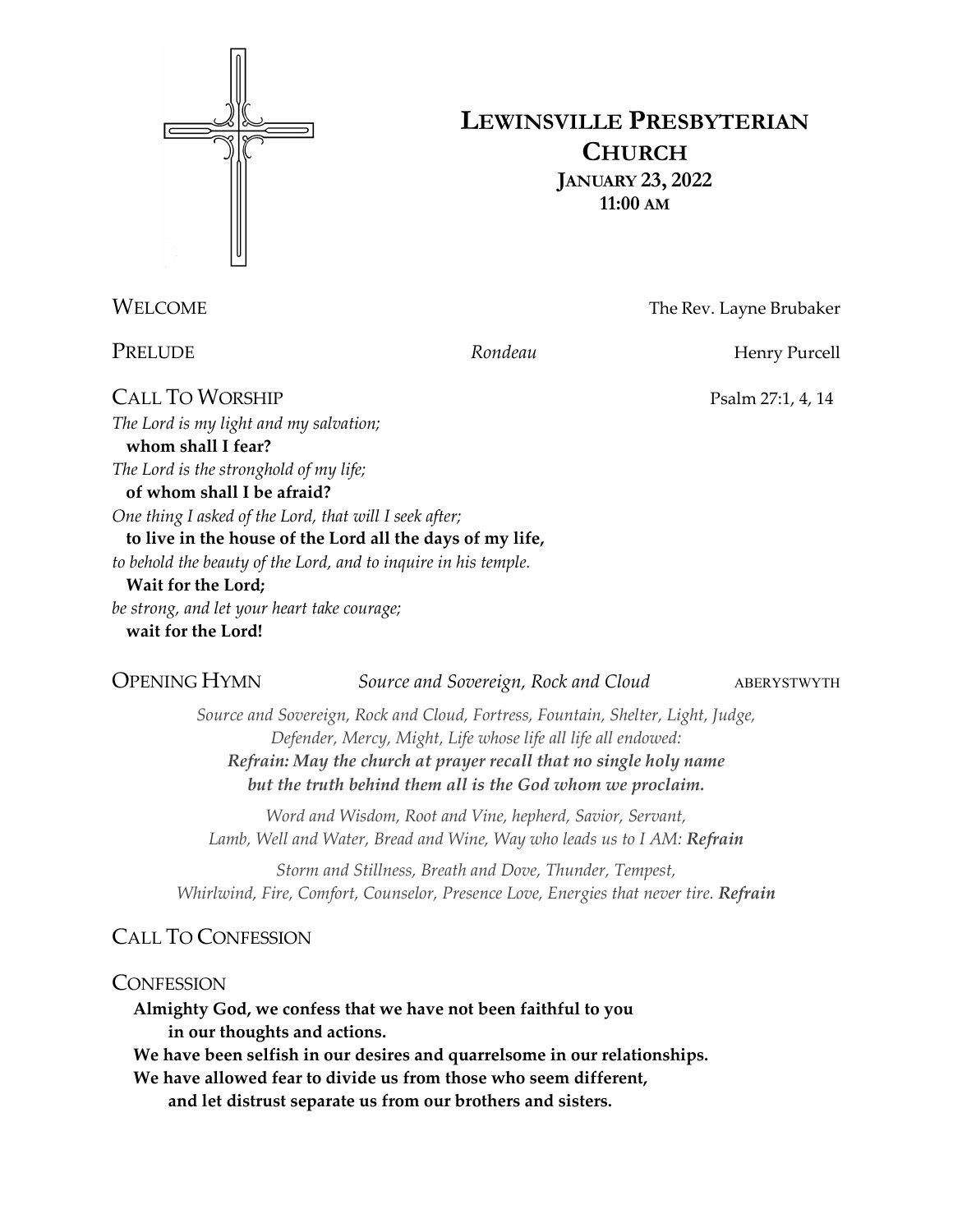**Shine your light into our darkened hearts. Save us from our divisive ways. Unite us in the same mind as Jesus Christ who dwells with you and the Holy Spirit in perfect harmony.**

**Amen**

#### ASSURANCE OF FORGIVENESS

#### CHILDREN'S MESSAGE

| <b>SCRIPTURE READINGS</b> | Nehemiah 8:1-3, 5-6, 8-10        | Dave Smith              |
|---------------------------|----------------------------------|-------------------------|
|                           | 1 Corinthians 12:12-31a          |                         |
| SERMON                    | Even With The Best of Intentions |                         |
|                           |                                  | The Rev. Layne Brubaker |
| <b>SERMON HYMN</b>        | God's Glory Fills the Heavens    | <b>ST. PATRICK</b>      |

*God's Glory fills the heavens with hymns; the domed sky bears the Maker's mark; new praises sound from day to day and echo through the knowing dark. Without a word their songs roll on; into all lands their voices run. And with a champion's strength and grace from farthest heaven comes forth the sun.*

*God's perfect law revives the soul; its precepts make the simple wise; its just commands rejoice the heart; its truth gives light unto the eyes. Forever shall this law endure: unblemished, righteous, true, complete. No gold was ever found so fine, no honey in the comb more sweet.*

*God's servant may I ever be: this world my joy, that word my guide. O cleanse me, Lord, from secret sin; deliver me from selfish pride. Accept my thoughts and words and deeds; let them find favor in your sight. For you alone can make me whole, O Lord, my refuge and my might.*

### AFFIRMATION OF FAITH *Apostles' Creed*

#### **I believe in God, the Father almighty, Maker of heaven and earth,**

**and in Jesus Christ, his only Son, our Lord, who was conceived by the Holy Ghost, born of the Virgin Mary, suffered under Pontius Pilate, was crucified, dead, and buried; he descended into hell; the third day he rose again from the dead; he ascended into heaven, and sitteth on the right hand of God the Father Almighty; from thence he shall come to judge the quick and the dead.**

## **I believe in the Holy Ghost; the holy catholic church; the communion of saints; the forgiveness of sins; the resurrection of the body; and the life everlasting. Amen.**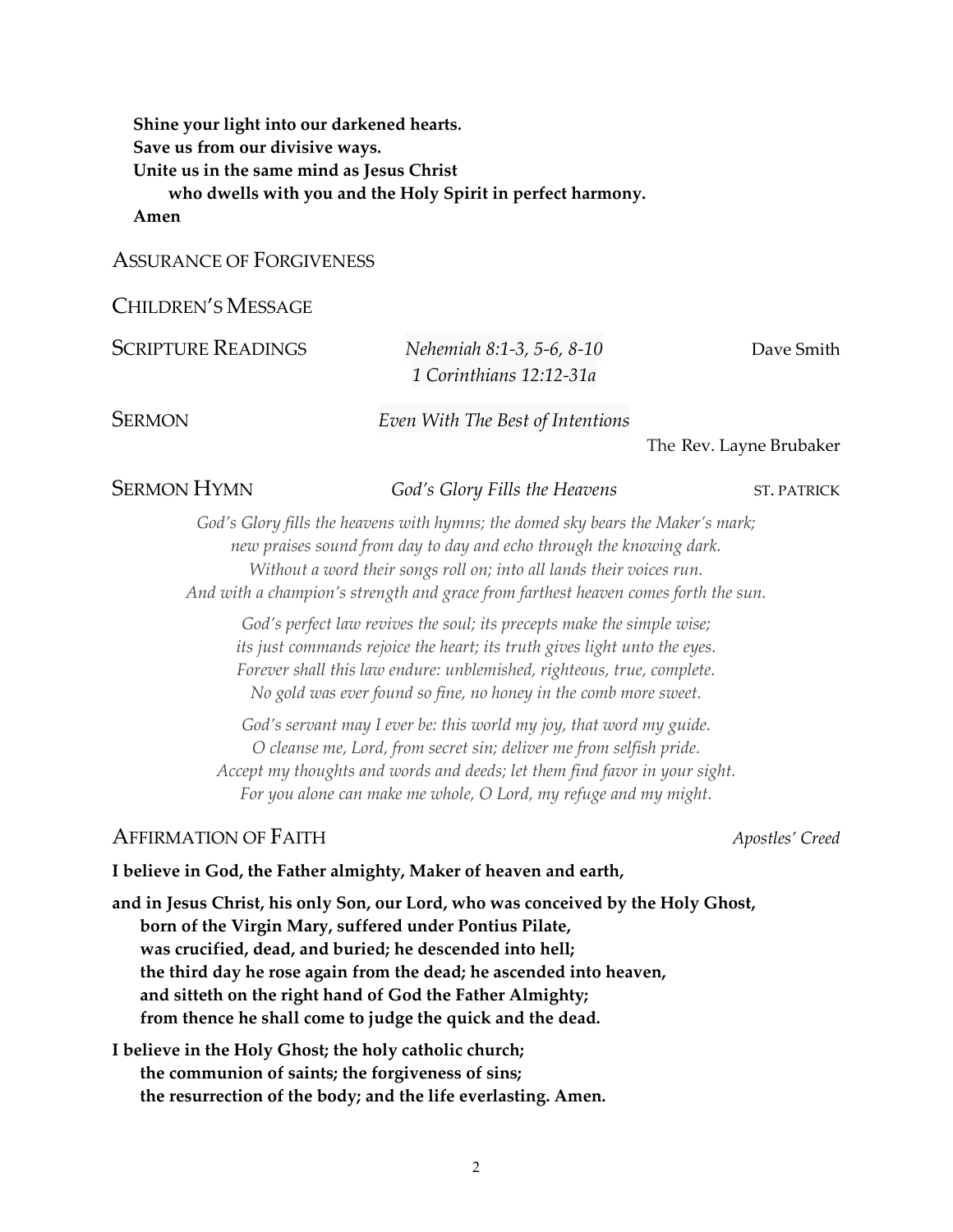#### INVITATION TO OFFERING

| OFFERTORY<br>Almighty and Everlasting God            | Orlando Gibbons                                                                                                                                        |
|------------------------------------------------------|--------------------------------------------------------------------------------------------------------------------------------------------------------|
| Almighty and everlasting God,                        |                                                                                                                                                        |
| mercifully look upon our infirmities,                |                                                                                                                                                        |
| and in all our dangers and necessities               |                                                                                                                                                        |
| stretch forth thy right hand to help and defend us;  |                                                                                                                                                        |
| through Jesus Christ our Lord.                       |                                                                                                                                                        |
| Response<br>Praise God, from Whom All Blessings Flow | <b>OLD HUNDREDTH</b>                                                                                                                                   |
|                                                      |                                                                                                                                                        |
|                                                      | Praise God, from whom all blessings flow; praise Christ all people here below;<br>praise Holy Spirit evermore; praise Triune God, whom we adore. Amen. |

## PRAYERS OF THE PEOPLE AND THE LORD'S PRAYER

*Our Father, who art in Heaven, hallowed be thy name. Thy kingdom come, thy will be done, on earth as it is in heaven. Give us this day our daily bread; and forgive us our debts, as we forgive our debtors; and lead us not into temptation, but deliver us from evil. For thine is the kingdom and the power and the glory, forever. Amen.* 

#### FOLLOWING CHRIST INTO THE WORLD

#### **CLOSING HYMN** *Live into Hope* TRURO

*Live into hope of captives freed, of sight regained, the end of greed. The oppressed shall be the first to see the year of God's own Jubilee!*

*Live into hope! The blind shall see with insight and with clarity, removing shades of pride and fear, a vision of our God brought near.*

*Live into hope of liberty, the right to speak, the right to be, the right to have one's daily bread, to hear God's word and thus be fed.*

*Live into hope of captives freed from chains of fear or want or greed. God now proclaims our full release to faith and hope and joy and peace.*

BLESSING

POSTLUDE *Voluntarie Voluntarie* William Byrd

\*\*\*\*\*\*\*\*\*\*\*\*\*\*

Participating in the worship service: The Rev. Layne Brubaker The Rev. Dr. Scott Ramsey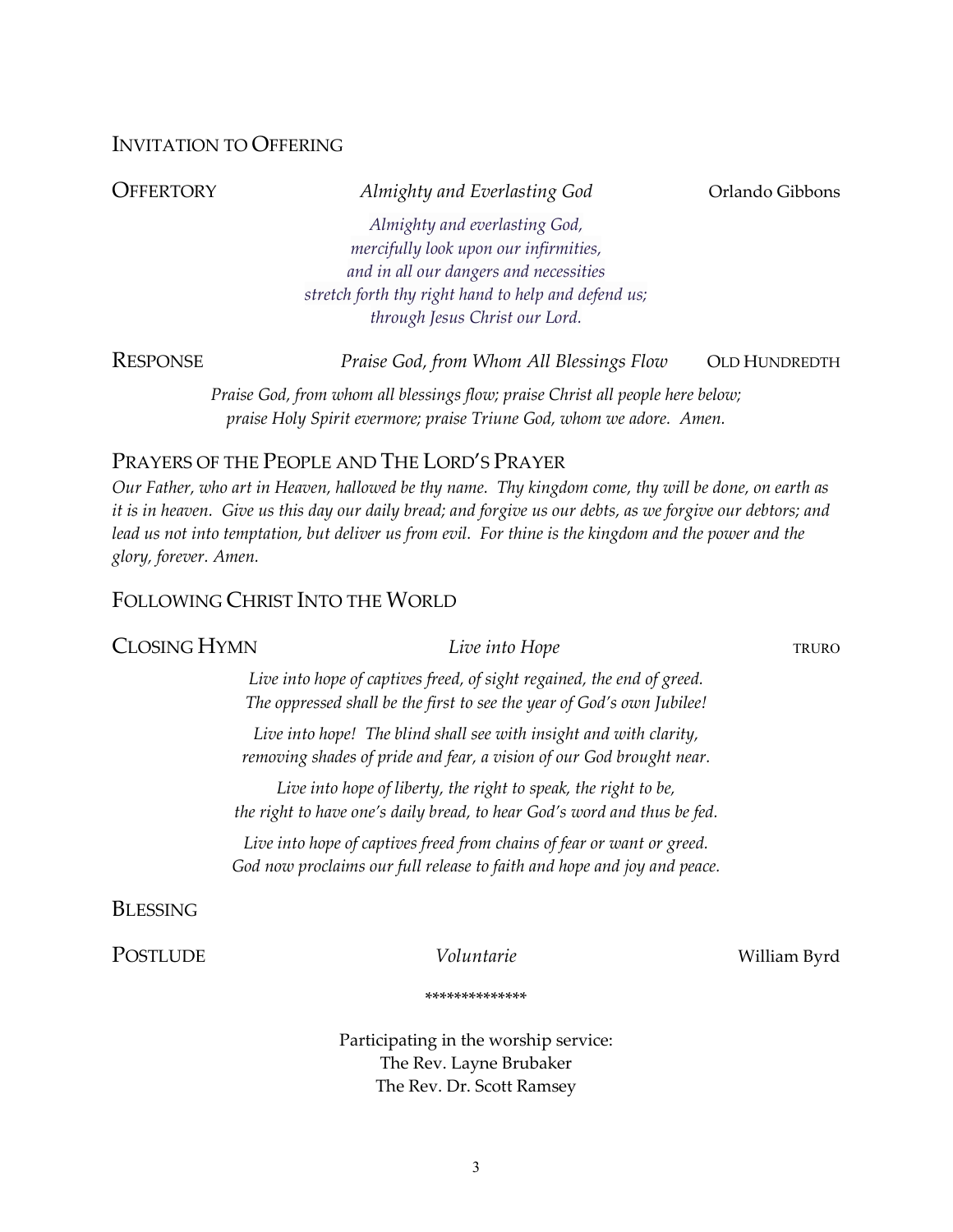The Rev. Jen Dunfee John Nothaft Dave Smith Music Ministry: Katy Morgan Jeannette Mulherin Evan Ayars Zachary Gutierrez \*\*\*\*\*\*\*\*\*\*\*\*\*\*

**Today's Offering**: Click the "Make a Gift" button to give online at www.lewinsville.org. To give via text message, text 703-270-0451 with the amount you would like to contribute, then follow instructions.

\*\*\*\*\*\*\*\*\*\*

*From the 175th Anniversary Notebook -* Lewinsville's original 1846 church was a white clapboard chapel, warmed by a single potbelly stove, with room for over 100 congregants in the pews. An oil lamp, precariously balanced on the lip of the pulpit, enabled the pastor to read Holy Scripture. That small lamp provided the only illumination in the chapel until electricity was installed in 1908. The chapel, with its "Quaker-hard" pews, served as the home for Lewinsville Presbyterians for 110 years. A strong emotional attachment to the chapel grew during those years and made the decision to build a new sanctuary in 1956 all the more difficult. Indeed, the controversy surrounding that decision nearly caused an irreparable divide in the membership.

*175 Years! A Shared Journey of Faith—1846-2021*

\*\*\*\*\*\*\*\*\*\*

# **Announcements for the Week of J anuary 2 3 , 2022**

**ZOOM COFFEE HOUR -** Immediately after the Livestream 11:00 a.m. service, all are invited to a Coffee Hour Zoom for a time of fellowship and connection. During the weeks when we are livestream only, this casual, short Zoom (about 20-25 minutes) will give us a chance to "see" each other and check-in. Pastors will join as quickly as they can get on the computer after the postlude!

<https://us02web.zoom.us/j/83983064126?pwd=UWVyOGNtUlZpWFVIN0hmU0VlTUZSdz09> If you need the call-in number, email Pastor Jen [jdunfee@lewinsville.org](mailto:jdunfee@lewinsville.org)



**EVENT HONORING DR. GAYRAUD WILMORE** - **On Thursday, January 27**, 6:30 - 8:30 pm, Black Presbyterians United are sponsoring a presentation entitled, "A Kind of 'Black Theology' Aborning: Gayraud Wilmore and the Roots of Black Theology." The event will be facilitated by Rev. Dr. Douglas H. Brown Clark,